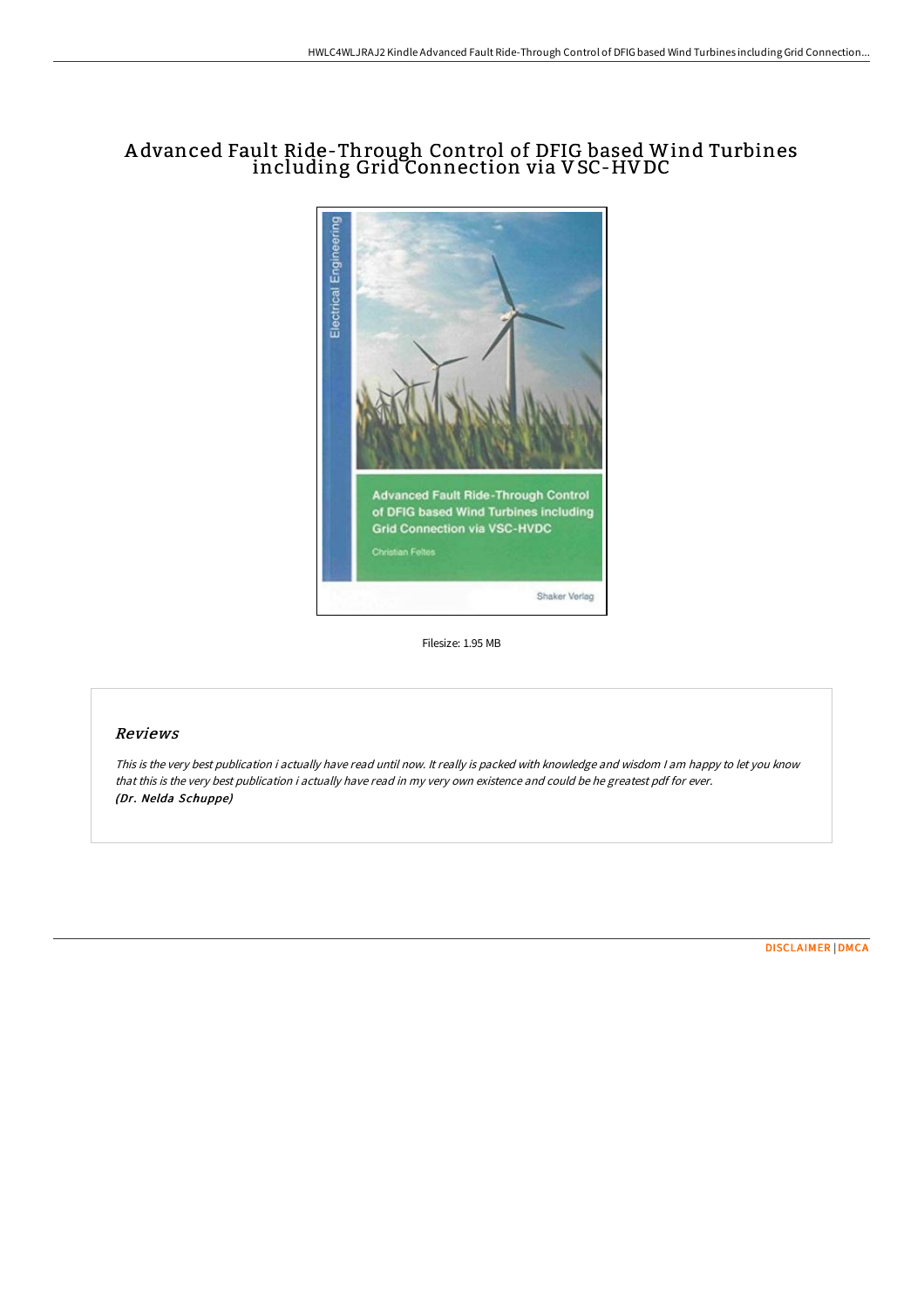### ADVANCED FAULT RIDE-THROUGH CONTROL OF DFIG BASED WIND TURBINES INCLUDING GRID CONNECTION VIA VSC-HVDC

⊕ **DOWNLOAD PDF** 

Shaker Verlag Mai 2012, 2012. Buch. Book Condition: Neu. 211x149x15 mm. Neuware - In the recent years there has been an extensive growth in the renewable energy sector all over the world. In this regard the wind energy seems to be one of the most promising renewable resources, since it combines relatively high efficiency with moderate costs. With the growing renewable energy share in the power generation mix it becomes inevitable that also these new generation technologies participate on the provision of grid services to guarantee stable operation of the grid, especially when one considers the decreasing number of conventional power plants in operation as a result of the expansion of wind based generation plants. These so-called ancillary services include frequency / active power control, voltage / reactive power control and fault ridethrough (FRT) with fast voltage control and are stipulated in modern grid codes. In the context of this thesis advanced control algorithms have been developed for wind turbines based on doubly-fed induction generator (DFIG) to allow safe FRT during symmetrical and unsymmetrical faults. This covers the control for conventional AC grid connection as well as for the connection through voltage source converter (VSC) based high voltage direct current transmission (HVDC). Currently, the DFIG is the most used generator technology in modern wind turbines, since it combines a relatively simple slip-ring induction machine with a frequency converter rated to only approx. 30% of the total power. This makes the DFIG a costeffective concept, which offers a variable speed range and a high degree of flexibility in control. However, due to the direct coupling of the generator stator circuit to the grid, grid faults are a special challenge for the frequency converter, its protection circuits and control algorithms. As base for the detailed evaluation of the impact of grid faults...

B Read Advanced Fault [Ride-Through](http://techno-pub.tech/advanced-fault-ride-through-control-of-dfig-base.html) Control of DFIG based Wind Turbines including Grid Connection via VSC-HVDC **Online** 

Download PDF Advanced Fault [Ride-Through](http://techno-pub.tech/advanced-fault-ride-through-control-of-dfig-base.html) Control of DFIG based Wind Turbines including Grid Connection via VSC-HVDC